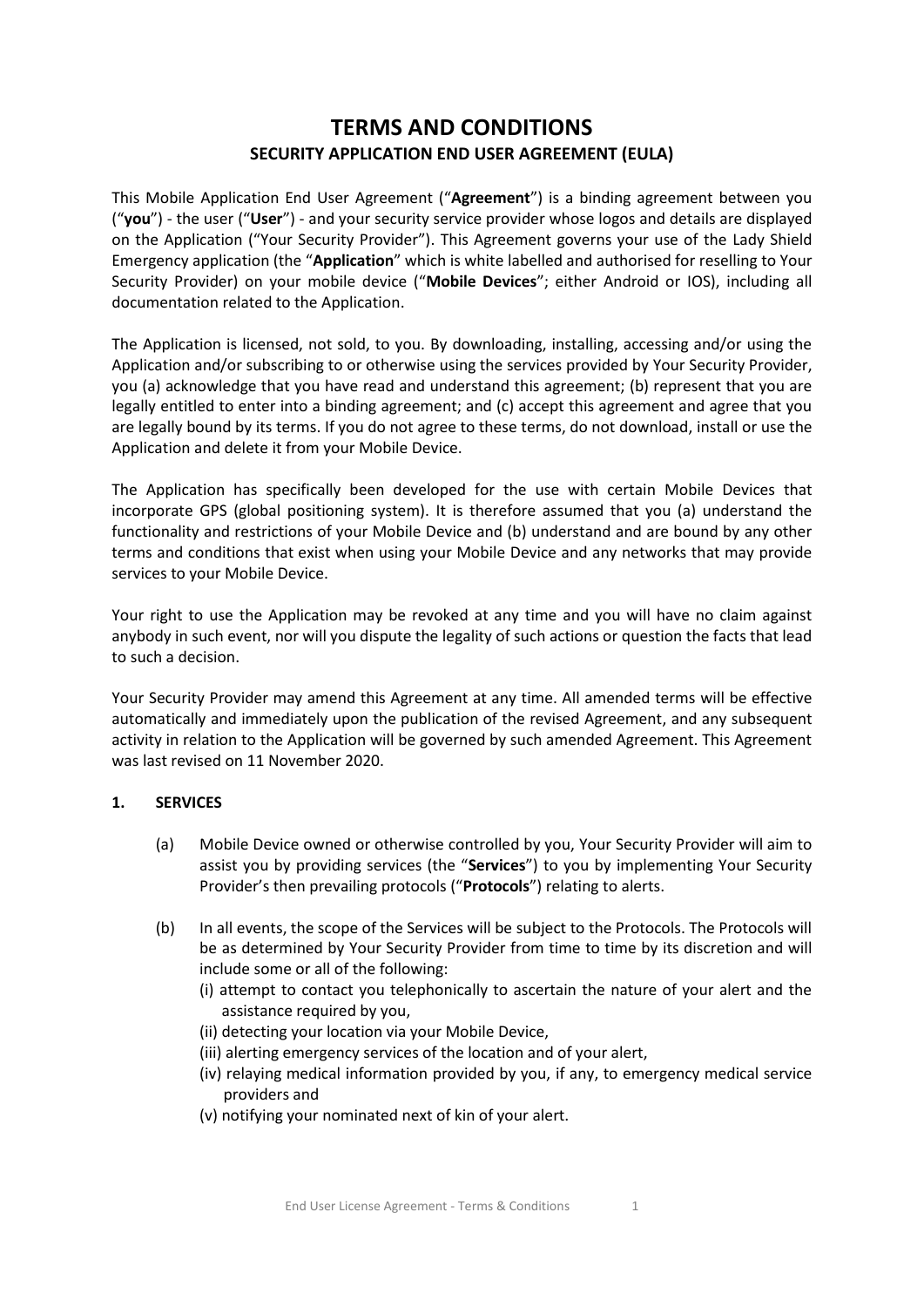- (c) The Services will be conditional upon this Agreement, including your activating the Services, your complying with such conditions for such activation as Your Security Provider may stipulate from time to time, you paying such fees, charges and/or subscriptions ("**Subscriptions**") as Your Security Provider may determine from time to time and you furnishing Your Security Provider with such information as it may require from time to time. This service will only work in areas that have assigned security and medical emergency first responders.
- (d) This service is not meant to replace health and other professionals working and relating to family violence, disputes, and or gender-based violence issues. Should you press the assistance button for the above and related issues you will be referred to social services, the South African Police Service, or whoever you designated in your application form to assist you during emergencies. Armed response is in general not trained or equipped to deal with these issues and thus will not get involved in them or in civil disputes either. Neither Lady Shieldnor your Security Provider accepts any responsibility for any act or omission on their side in this regard.

# **2. SUBSCRIPTIONS**

All Subscriptions will be payable by you to Your Security Provider from time to time without deduction or set off, free of bank charges and exchange and in such a manner as Your Security Provider may determine from time to time. Value Added Tax will be payable by you to Your Security Provider on the Subscriptions.

Time will be of the essence in relation to payment of all Subscriptions. Without derogating from the generality of its remedies, Your Security Provider will be entitled to raise interest on any Subscriptions that are overdue for payment at its banker's prevailing prime rate from time to time. If at any time any payment shall be overdue, then, without prejudice to any other legal remedy, Your Security Provider, without prior notice, may cease the operation of the Application and all services provided thereunder until payment is made, and may at any time cancel the remainder of the contract and recover from the User all monies due, or which may become due, under this Agreement for the duration hereof together with payment of such damages as Your Security Provider may have sustained.

#### **3. THIRD-PARTY SERVICE PROVIDERS**

- (a) Your Security Provider provides only security services and not ambulance, emergency medical or any similar services. You acknowledge and understand the offered security services are limited as to those contemplated in the Protocols as set out in clause 1 above.
- (b) Any person who raises, or causes to raise, an alert may be liable for all and any costs associated with such an alert. You specifically indemnify and hold Your Security Provider harmless against any such claims that may arise due the use of the Application and/or the Services. In addition to the Subscriptions, you will be liable for, and indemnify and hold Your Security Provider harmless against, all charges raised by Third-Party Service Providers arising from the Services at the Third-Party Service Providers' then prevailing rates from time to time.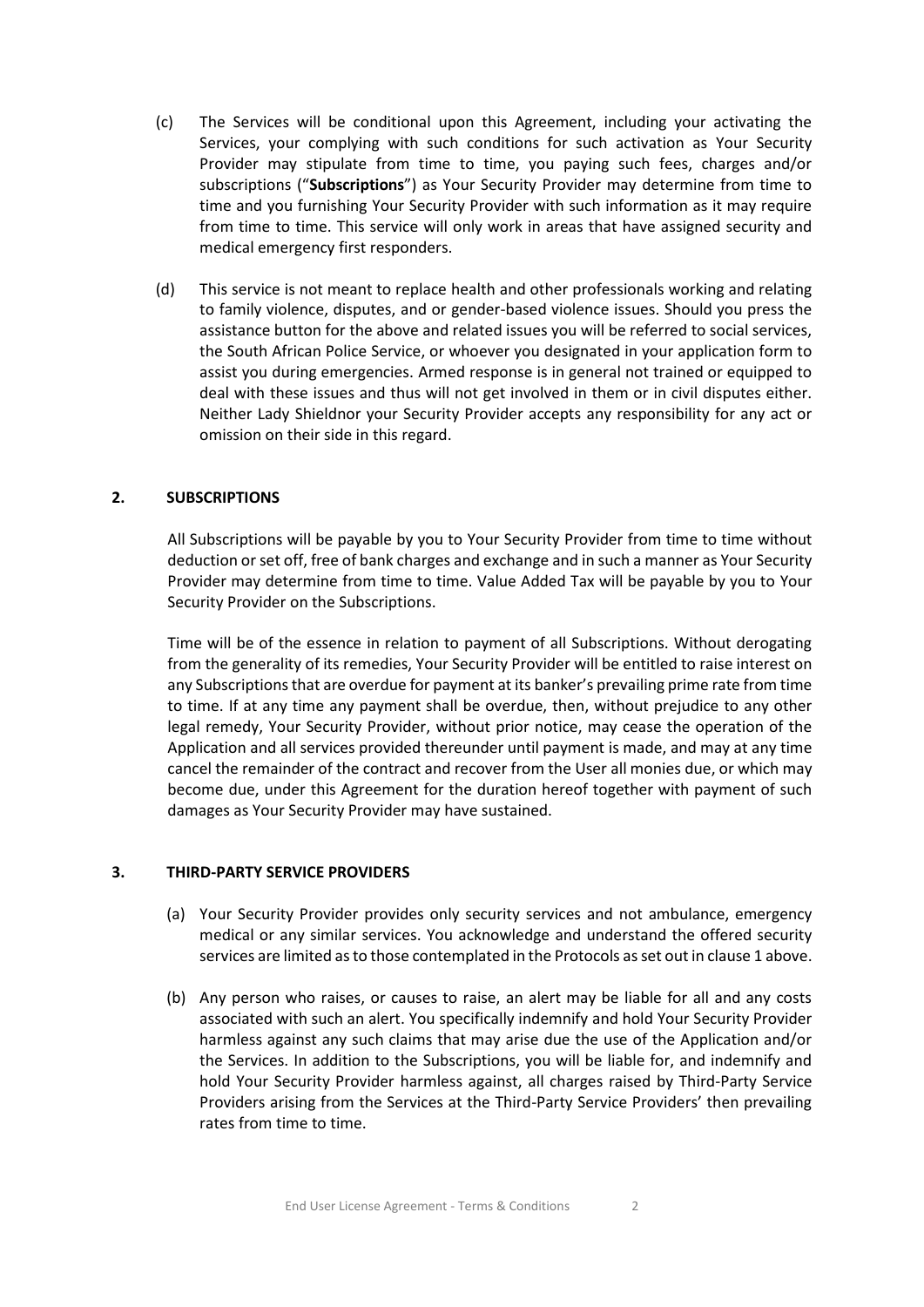(c) You acknowledge that although Your Security Provider may from time to time recommend Third-Party Service Providers and/or enter into cooperation agreements with them, Your Security Provider makes no representations and gives no warranties regarding any aspect of the Services provided to you by Third-Party Service Providers. You waive and abandon any claims of any nature whatsoever against Your Security Provider relating in any manner to any goods or services provided to you by any Third-Party Service Providers. In simple terms, Your Security Provider is not and cannot be held liable in law for the actions or omissions of Third-Party Service Providers.

# **4. LICENSE GRANT**

Your Security Provider grants you a limited, non-exclusive, and non-transferable license to:

- (a) download, install and use the Application for your personal, non-commercial use on a single Mobile Device strictly in accordance with this Agreement and solely for the purposes of the Services; and
- (b) access and use the Services made available by or otherwise accessible through the Application on the Mobile Device, strictly in accordance with this Agreement and the terms of use applicable to such Services.

# **5. LICENSE RESTRICTIONS**

You will not:

- (a) copy the Application;
- (b) modify, translate, adapt, or otherwise create derivative works or improvements, whether or not patentable, of the Application;
- (c) reverse engineer, disassemble, decompile, decode, or otherwise attempt to derive or gain access to the source code of the Application or any part thereof;
- (d) remove, delete, alter, or obscure any trademarks or any copyright, trademark, patent, or other intellectual property or proprietary rights notices from the Application, including any copy thereof;
- (e) rent, lease, lend, sell, sublicense, assign, distribute, publish, transfer, or otherwise make available the Application, or any features or functionality of the Application, to any third party for any reason, including by making the Application available on a network where it is capable of being accessed by more than one device at any time;
- (f) remove, disable, circumvent, or otherwise create or implement any workaround to any copy protection, rights management, or security features in or protecting the Application;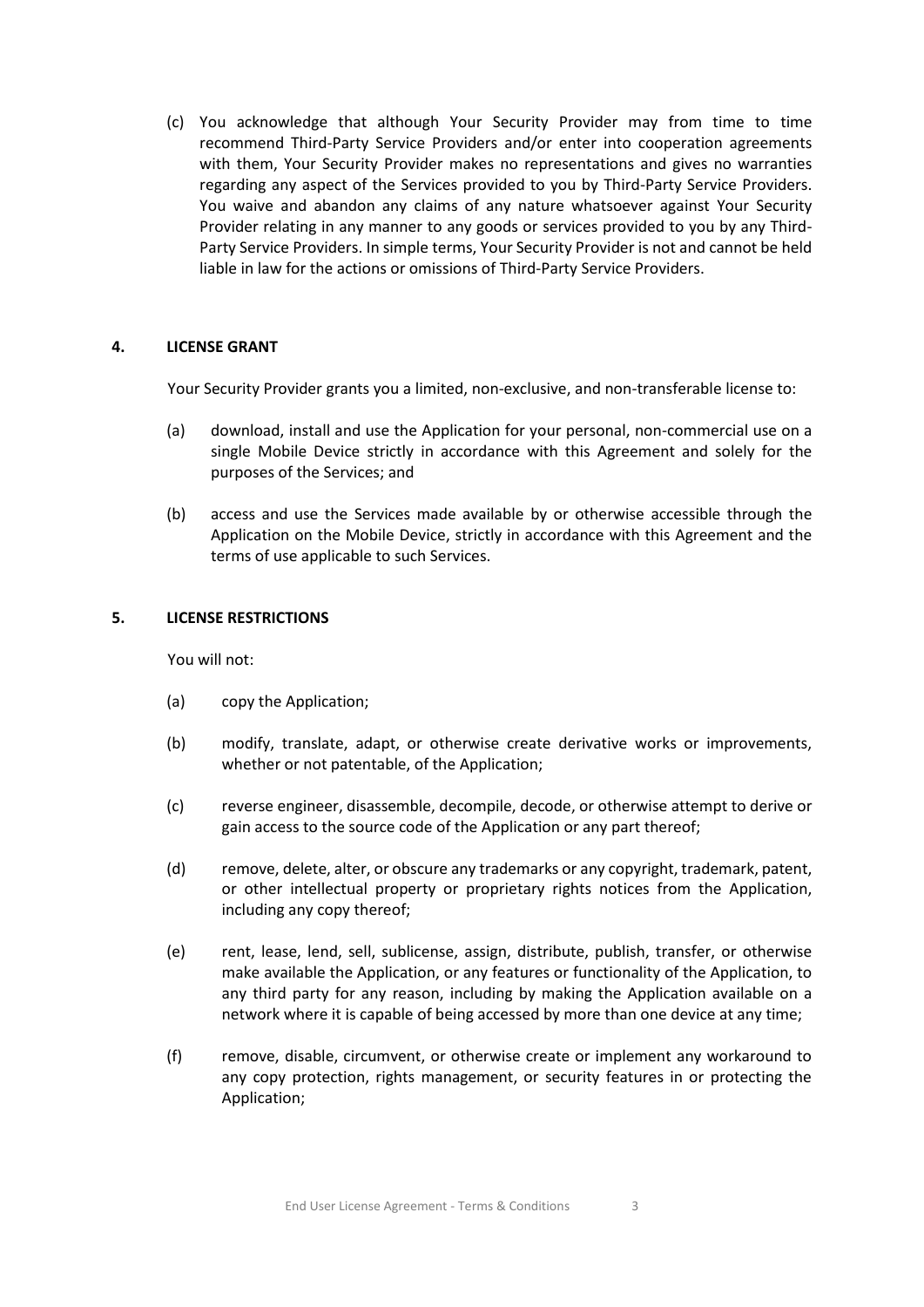- (g) use the Application in, or in association with, the design, construction, maintenance, or operation of any hazardous environments or systems, including any power generation systems; aircraft navigation or communication systems, air traffic control systems or any other transport management systems; safety-critical applications, including medical or life-support systems, vehicle operation applications or any police, fire, or other safety response systems; and military or aerospace applications, weapons systems, or environments;
- (h) Disparage, tarnish, or otherwise harm, in our opinion, us and/or the Your Security Provider website or Application;
- (i) Except as may be the result of standard search engine or internet browser usage, use, launch, develop, or distribute any automated system, including without limitation, any spider, robot, cheat utility, scraper, or offline reader that accesses the Application, or using or launching any unauthorised script or other software;
- (j) Attempt to bypass any measures of the Application designed to prevent or restrict access to the Application or any portion of the Application;
- (k) Harass, annoy, intimidate, or threaten any of our employees or agents engaged in providing any portion of the Application to you;
- (l) Doing anything harmful that might cross the line of "I'll know it when I see it"; or
- (m) You may not use the Application for any purpose that is unlawful or prohibited by these terms of Service, any applicable additional or amended terms of Service, or any other conditions or notices that are made available on the Application or website. Unauthorised use of this Application may result in Your Security Provider instituting a claim for damages against you and/or you may be found guilty of a statutory and/or criminal offence. By using or accessing the Application, you agree to refrain from the following conduct:
	- i) transmitting any worms, viruses, trojan horses, time bombs, or cancelbots and/or other codes or malware of a destructive nature. This includes not interfering with the operation of any of the tools, scripts, routines or codes of the Application and/or the services;
	- ii) intercepting any data or personal information of any User or third party transmitted on or via the Application;
	- iii) using the Application to perform or promote any act that is unlawful, misleading, malicious, defamatory, or discriminatory;
	- iv) performing any action that may disable, override or impair the efficient and/or proper operation or working of the Application;
	- v) sharing content, taking or mobilising action using the Application in a way that infringes or violates any person's rights or the laws of any jurisdiction;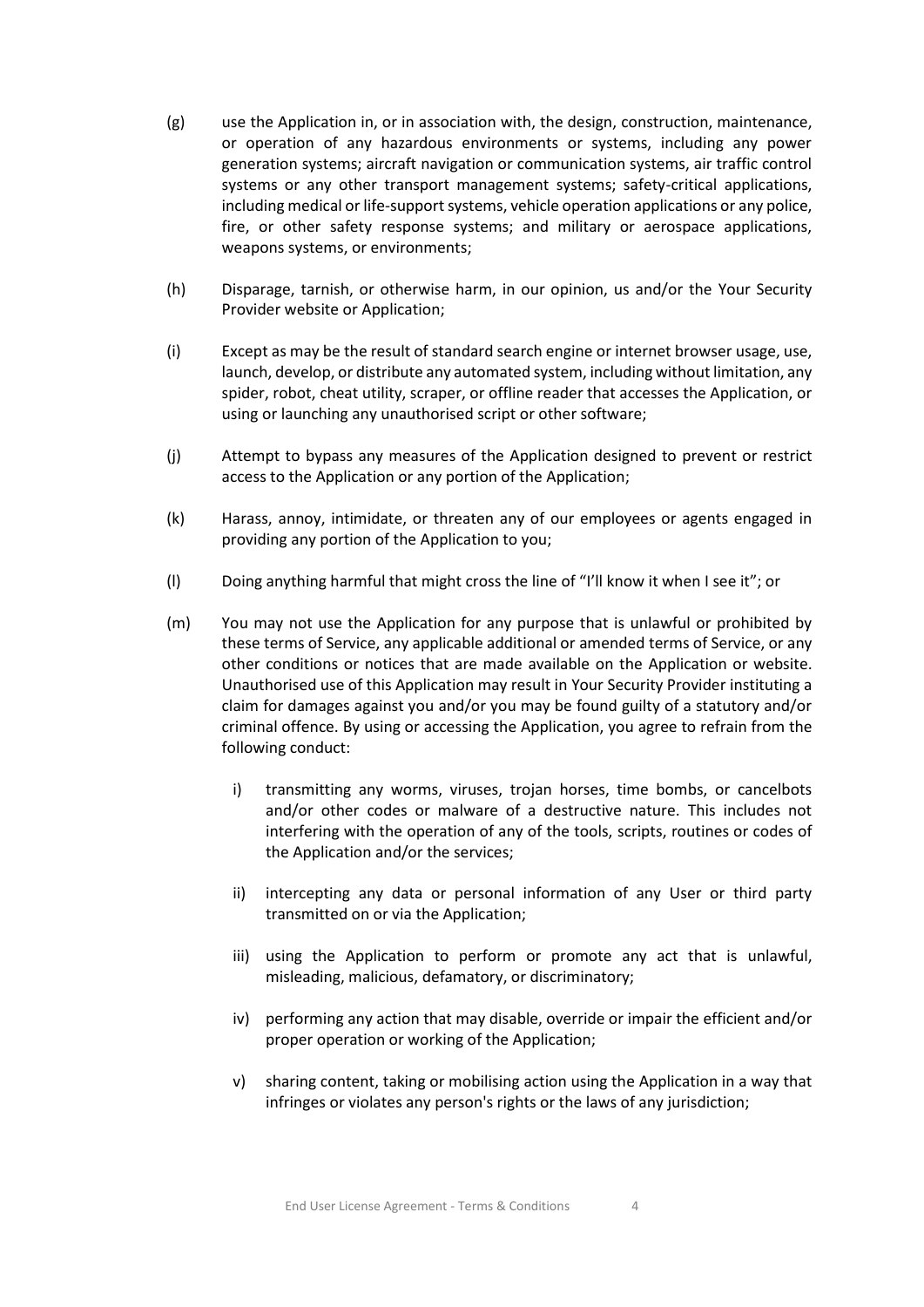- vi) utilising the Application for any illegal or unauthorised purposes; and
- vii) violating any laws in any jurisdiction, including but not limited to any intellectual property laws.

#### <span id="page-4-0"></span>**6. TERM AND TERMINATION**

- (a) The term of Agreement commences when you download the Application and will continue in effect until terminated by you or Your Security Provider as set forth in this clause [\(6\)](#page-4-0).
- (b) You may terminate this Agreement by deleting the Application and all copies thereof from your Mobile Device.
- (c) Your Security Provider may terminate this Agreement at any time without notice. In addition, this Agreement will terminate immediately and automatically without any notice if you violate any of the terms and conditions of this Agreement.
- (d) Upon termination:
	- (i) your right to receive the Services will cease;
	- (ii) all rights granted to you under this Agreement will also terminate; and
	- (iii) you must cease all use of the Application and delete all copies of the Application from your Mobile Device and account.
- (e) Termination will not limit any of Your Security Provider's rights or remedies at law or in equity.

## **7. RESERVATION OF RIGHTS**

You acknowledge and agree that the Application is provided under license, and not sold to you. You do not acquire any ownership interest in the Application under this Agreement, or any other rights thereto, other than to use the Application in accordance with the license granted, and subject to all terms, conditions, and restrictions, under this Agreement.

Your Security Provider and its licensors and service providers reserve and will retain their entire right, title, and interest in and to the Application, including all copyrights, trademarks, and other intellectual property rights therein or relating thereto, except as expressly granted to you in this Agreement.

# **8. COLLECTION AND USE OF YOUR INFORMATION**

You acknowledge that when you download, install, or use the Application, Your Security Provider may use automatic means (including, for example, cookies and web beacons) to collect information about your Mobile Device and about your use of the Application. You also may be required to provide certain information about yourself as a condition to downloading, installing, or using the Application or certain of its features or functionality.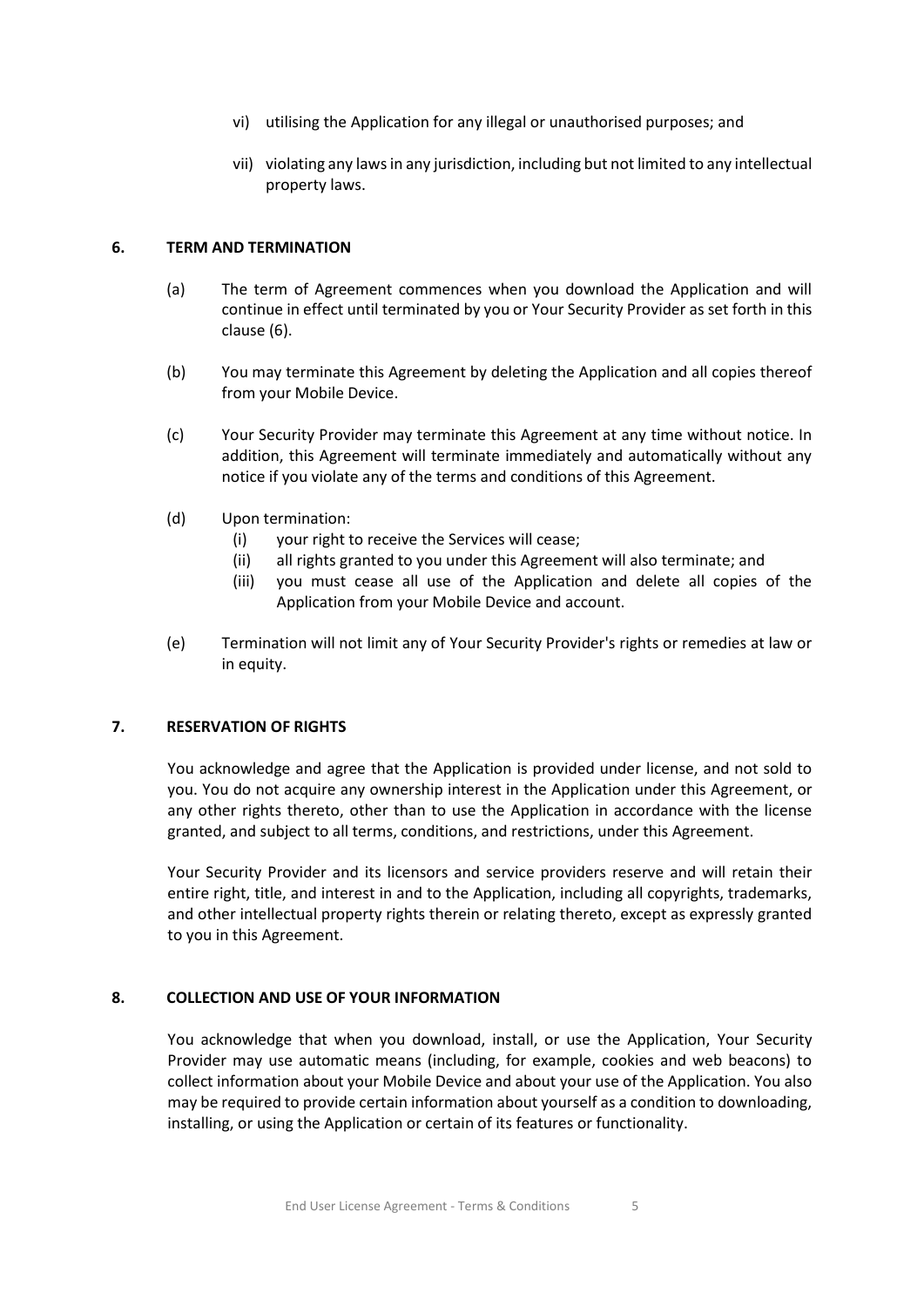You explicitly agree that your personal information, including that information contemplated in claus[e 1\(b\),](#page-0-0) may be made available to third parties during the Services. All information Your Security Provider collects through or in connection with this Application is subject to your Security Provider's Privacy Policy [this is available on request directly from your Security Provider]. By downloading, installing, using, and providing information to or through this Application, you consent to all actions taken by us with respect to your information in compliance with the Privacy Policy. Note that you must be above 13 years of age to use this Application.

# **9. GEOGRAPHIC RESTRICTIONS**

The Services are based in the Republic of South Africa and provided for access and use only by persons located in the Republic of South Africa. You acknowledge that you may not be able to access all or some of the Services outside of the Republic of South Africa and that access thereto may not be legal by certain persons or in certain countries. If you access the Services from outside the Republic of South Africa, you are responsible for compliance with local laws.

## **10. UPDATES**

Your Security Provider may from time to time in its sole discretion develop and provide Application updates, which may include upgrades, bug fixes, patches, other error corrections, and/or new features (collectively, including related documentation, "**Updates**"). Updates may also modify or delete in their entirety certain features and functionality. You agree that Your Security Provider has no obligation to provide any Updates or to continue to provide or enable any particular features or functionality. Based on your Mobile Device settings, when your Mobile Device is connected to the internet, either:

- (a) the Application will automatically download and install all available Updates; or
- (b) you may receive notice of or be prompted to download and install available Updates. You will promptly download and install all Updates and acknowledge and agree that the Application or portions thereof may not properly operate should you fail to do so. You further agree that all Updates will be deemed part of the Application and be subject to all terms and conditions of this Agreement.

#### **11. THIRD-PARTY MATERIALS**

The Application may display, include, or make available third-party content (including data, information, applications, and other products, services, and/or materials) or provide links to third-party websites or services, including through third-party advertising ("**Third-Party Materials**"). You acknowledge and agree that Your Security Provider is not responsible for Third-Party Materials, including their accuracy, completeness, timeliness, validity, copyright compliance, legality, decency, quality, or any other aspect thereof. Your Security Provider does not assume and will not have any liability or responsibility to you or any other person or entity for any Third-Party Materials. Third-Party Materials and links thereto are provided solely as a convenience to you, and you access and use them entirely at your own risk and subject to such third parties' terms and conditions.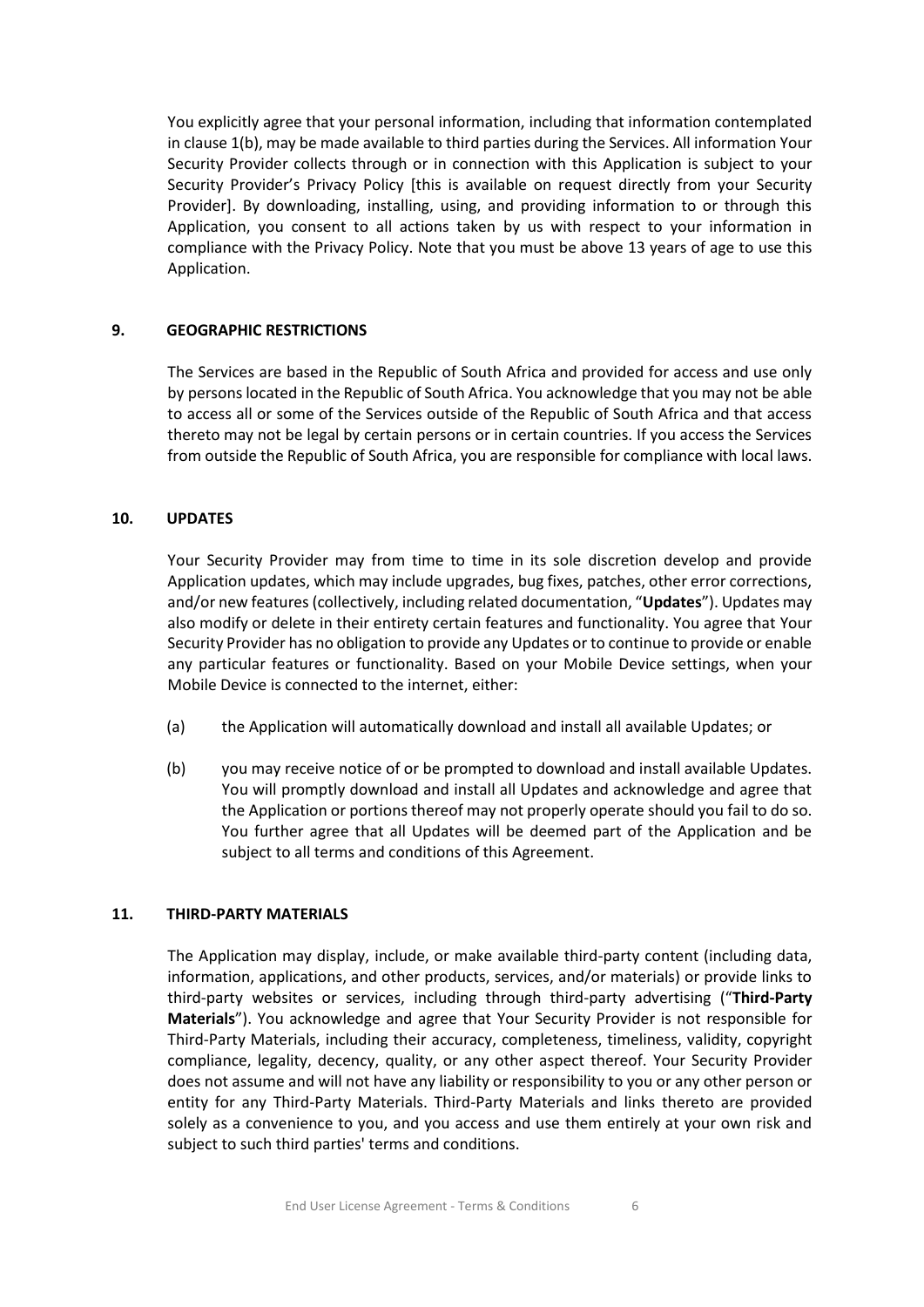## <span id="page-6-0"></span>**12. FORCE MAJEURE**

Your Security Provider will not be in breach of this Agreement, or otherwise be liable to you, because of any delay in performance, or non-performance, of any of its obligations under this Agreement to the extent that such delay or non-performance is due to any Force Majeure. For the purposes of this clause [\(12\)](#page-6-0), "**Force Majeure**" means, any circumstances beyond the reasonable control of Your Security Provider and which will be deemed to include:

- (a) any riot, commotion, disorder, strike, lock-out, go-slows, labour disturbances, work stoppages, acts of piracy or acts of sabotage, industrial action or labour unrest;
- (b) inadequate supply of materials, packaging, merchandise, equipment, supplies, material, or electricity;
- (c) war, hostilities (whether war be declared or not), invasion, rebellion, terrorism, revolution, insurrection, military or usurped power, strikes of a political nature, any act or campaign of terrorism, acts of foreign enemies;
- (d) natural catastrophes such as an earthquake, hurricane, typhoon or volcanic activity or flooding, lightening and specific incidents of exceptional adverse weather conditions;
- (e) compliance with any law;
- (f) an act of God;
- (g) limitations on or lack of cellular coverage, congestion, network coverage, dropped connections, the non- or defective performance of wireless enabled devices, content to or from you if your Mobile Device is not switched on or is not configured correctly, your GPS being activated and fully functional. your answer not being in the correct format, your Mobile Device not being within coverage or for any other reason being unreachable, you having a bar on text/WAP/Java services on your Mobile Device, you being a prepaid subscriber and you having run out of calling credit, your message mail box or phone memory being full, atmospheric conditions and other causes of interference to the Services and/or your Mobile Device;
- (h) a lack of electricity or insufficient mobile device battery life.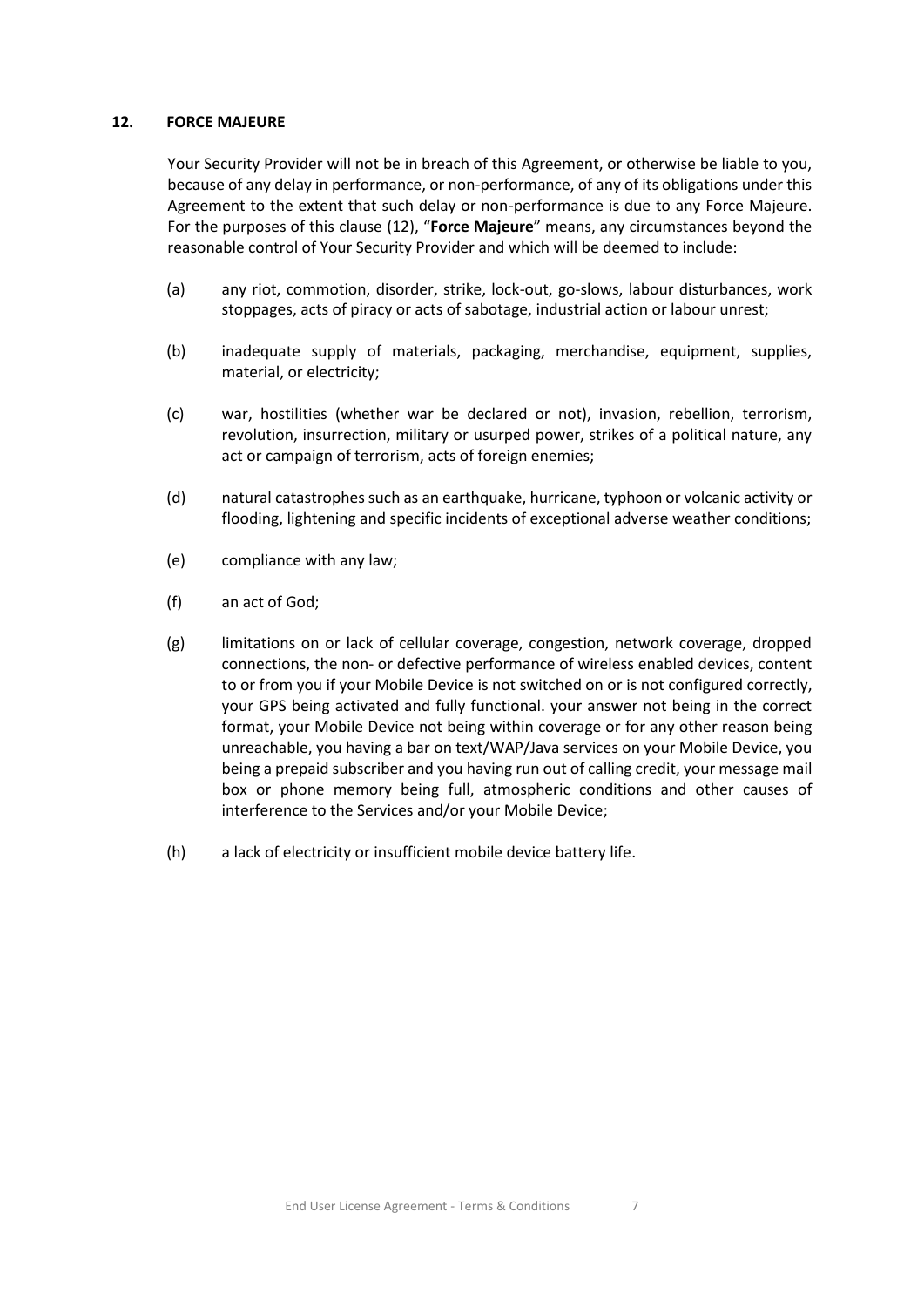#### **13. DISCLAIMER OF WARRANTIES**

The Application is provided to the end user "as is" and with all faults and defects without warranty of any kind. To the maximum extent permitted under applicable law, Your Security Provider, on its own behalf and on behalf of its affiliates and their respective licensors and service providers (including the Third-Party Service Providers and those supporting this App technically), expressly disclaims all warranties, whether express, implied, statutory, or otherwise, with respect to the Application and/or Services and/or any aspect of them, including all implied warranties of merchantability, fitness for a particular purpose, title, and non-infringement, and warranties that may arise out of course of dealing, course of performance, usage, or trade practice. Without limitation to the foregoing, Your Security Provider provides no warranty or undertaking, and makes no representation of any kind that the Application or the Services will meet your requirements, achieve any intended results, be compatible, or work with any other software, applications, systems, or services, operate without interruption, meet any performance or reliability standards or be error-free, or that any errors or defects can or will be corrected. Without derogating from the foregoing:

- (a) you acknowledge that the availability of the Services is subject to the following requirements for the functionality of the Application:
	- (i) the Mobile Device used to access the Application must be powered on;
	- (ii) the Mobile Device used to access the Application must not be damaged such that it is unable to communicate (transmit) data to Your Security Provider or support services;
	- (iii) the Mobile Device used to access the Application shall have text messaging capability;
	- (iv) the Mobile Device used to access the Application must be within the relevant User's communication network operator's data coverage area;
	- (v) your data communication services from the relevant network operator must be enabled and operational; and
	- (vi) the GPS on the Mobile Device used to access the Application must be enabled.
- (b) Your Security Provider does not warrant that the mobile application portion of the Application will be compatible with your Mobile Device;
- (c) Your Security Provider does not warrant the correct functioning of the Application;
- (d) Your Security Provider does not warrant the response of the Third-Party Service Providers, nor does Your Security Provider warrant the quality of their services, the reaction time or if such Third-Party Service Providers will respond to you at all;
- (e) Your Security Provider does not warrant that the Services will be available to you at any or all times;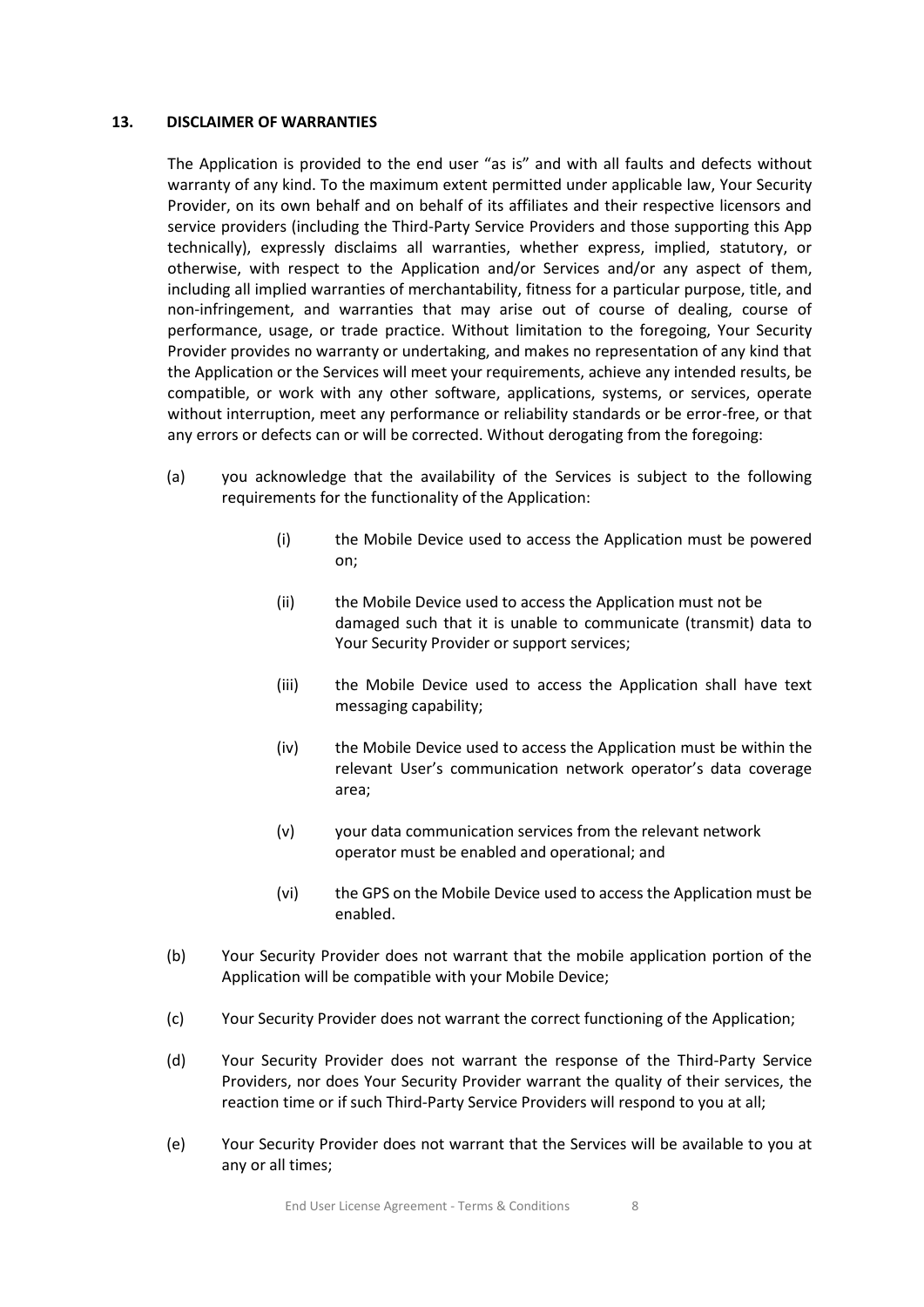- (f) Your Security Provider does not warrant that the Application or the Services meet your requirements, work in combination with any hardware or software applications or third-party services, be uninterrupted, error-free, or without risk to, or loss of, any information, data, software or applications contained therein;
- (g) The Services are subject to normal constraints of the respective carriers of data and information; and
- (h) The use of the Application and the Services carries inherent risk and you agree to such risk and Your Security Provider has no liability of whatever nature if you use the Application, the Services or any component thereof.
- (i) Your subscription, whilst paid, gives you 1 (one) mobile armed responses a month as a shared service between your subscribed dependents, without charge to you.
- (j) Mobile armed response services are described as the sending of armed security officers from a registered security company to assist you on demand.
- (k) Your local radius is described as the immediate area within 50kms in which you work or live. The burden is upon you to change your local radius if needs be  $-$  unless changed we will use whatever is on our documents / data base as being correct and true.
- (l) The National Footprint is described as outside your Local Radius but yet inside South Africa.
- (m) Your subscription, whilst paid, gives you 1 (one) medical emergency response a month as a shared service between your subscribed dependents, without charge to you.
- (n) A member is described and understood to be the one to whom the App is registered to and not necessarily the one paying for the App (it might be a gift). Should you wish to include family members or others, they too must buy a license or they will not be covered.
- (o) Note that you stay responsible for your medical costs incurred. We only make the alarm on your behalf. We don't pay for your medical treatment.
- (p) Should you exceed your agreed limitations as set out above, a call out fee of R650.00 (Six Hundred and Fifty Rand) will be charged to your security bill for Mobile Armed response services for every additional call out. The above is subject to a 12-month subscription cycle. After the 12-month cycle is completed, regardless if you used the services or not, a new cycle starts. The call outs are not transferable.
- (q) Alternatively, top up cover may be purchased in-app for the remainder of that calendar month for either armed response or medical cover.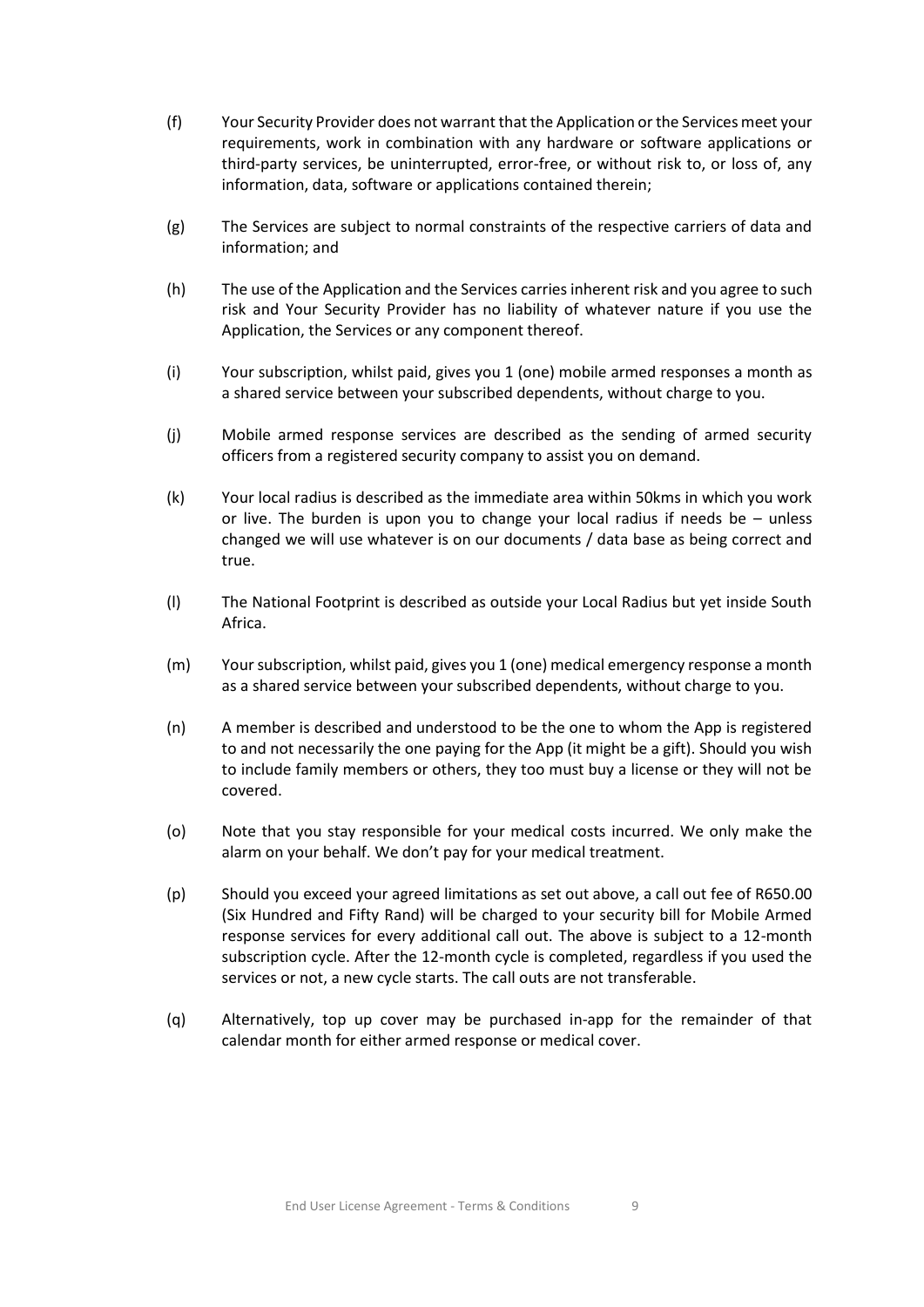#### **14. LIMITATION OF LIABILITY**

To the fullest extent permitted by applicable law, in no event will Your Security Provider or its affiliates, or any of its or their respective licensors or service providers (including the Third-Party Service Providers), have any liability arising from or related to your use of or inability to use the Application or the content and Services for:

- (a) Personal injury, property damage, lost profits, cost of substitute goods or services, loss of data, loss of goodwill, business interruption, computer failure or malfunction, or any other consequential, incidental, indirect, exemplary, special, or punitive damages.
- (b) Direct damages in amounts that in the aggregate exceed the amount actually paid by you for the Application or the actual paid proceeds of any insurances held by Your Security Provider in relation thereto.

The foregoing limitations will apply whether such damages arise out of breach of contract, delict (including negligence), or otherwise and regardless of whether such damages were foreseeable or Your Security Provider was advised of the possibility of such damages. Some jurisdictions do not allow certain limitations of liability so some or all of the above limitations of liability may not apply to you.

# **15. SOLE REMEDY**

Your sole and exclusive remedy should you be dissatisfied with the Service or Application is to delete the Application and cease using the Services.

## **16. INDEMNIFICATION**

You agree to indemnify, defend, and hold harmless Your Security Provider and its officers, directors, employees, agents, affiliates and successors, and assign from and against any and all losses, damages, liabilities, deficiencies, claims, actions, judgments, settlements, interest, awards, penalties, fines, costs, or expenses of whatever kind, including attorneys' fees, arising from or relating to your use or misuse of the Application or your breach of this Agreement, including but not limited to the content you submit or make available through this Application.

#### **17. SEVERABILITY**

If any provision of this Agreement is illegal or unenforceable under applicable law, the remainder of the provision will be amended to achieve as closely as possible the effect of the original term and all other provisions of this Agreement will continue in full force and effect.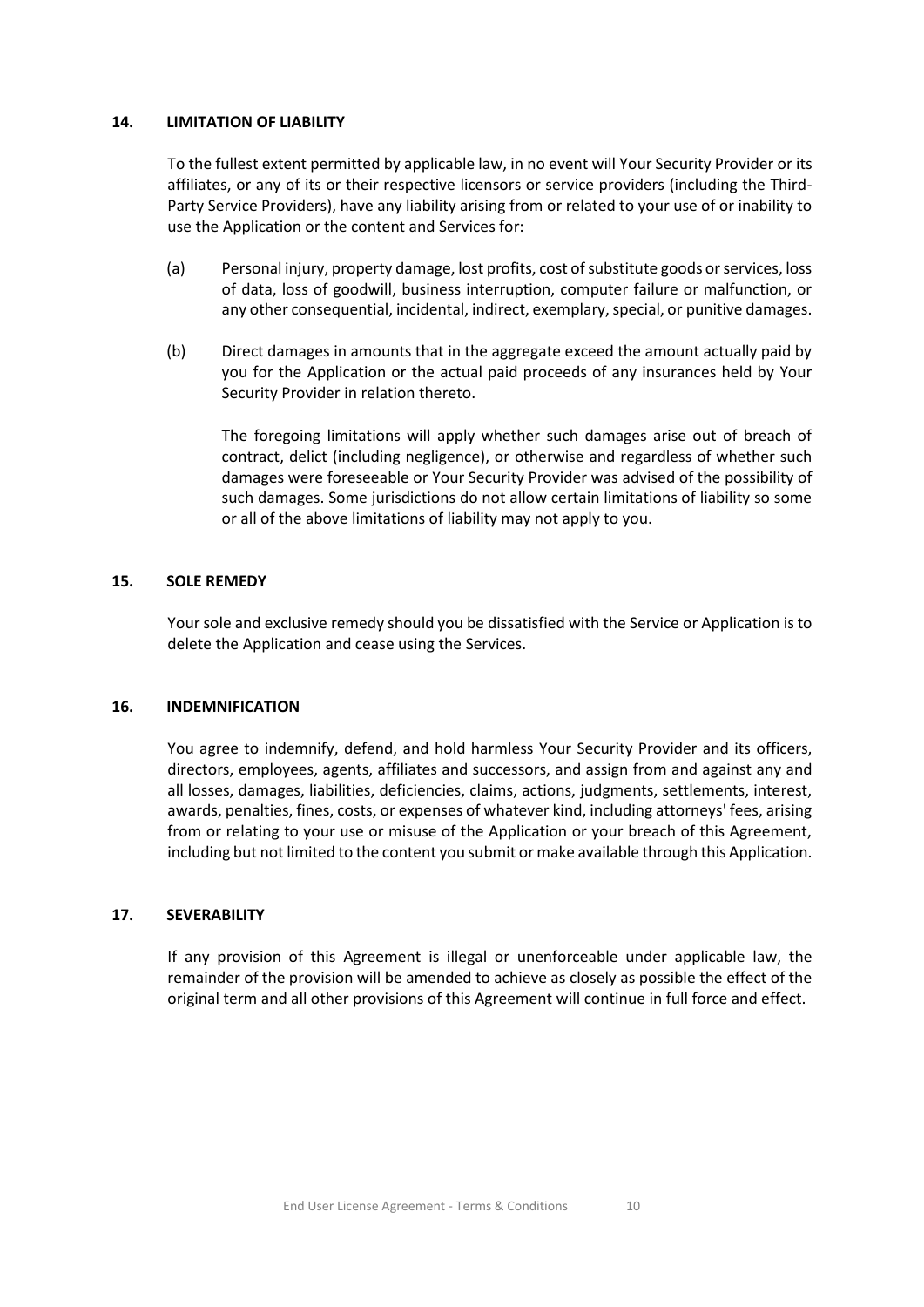#### **18. GOVERNING LAW AND DISPUTES**

This Agreement will be governed by the laws of the Republic of South Africa.

# **a) Informal Negotiations**

To expedite resolution and control the cost of any dispute, controversy, or claim related to these terms of use (each a "Dispute" and collectively, the "Disputes") brought by either you or us (individually, a "Party" and collectively, the "Parties"), the Parties agree to first attempt to negotiate any Dispute (except those Disputes expressly provided below) informally for at least thirty (30) days before initiating arbitration. Such informal negotiations commence upon written notice from one Party to the other Party.

# **b) Binding Arbitration**

If the Parties are unable to resolve a Dispute through informal negotiations, the Dispute (except those Disputes expressly excluded below) will be finally and exclusively resolved by binding arbitration. You understand that without this provision, you would have the right to sue in court. The arbitration shall be commenced and conducted under the Arbitration Foundation of Southern Africa (AFSA). The arbitration may be conducted in person, through the submission of documents, by phone, or online. The arbitrator will make a decision in writing, but need not provide a statement of reasons unless requested by either Party. The arbitrator must follow applicable law, and any award may be challenged if the arbitrator fails to do so. Except where otherwise required by the applicable rules or applicable law, the arbitration will take place in Johannesburg. Application of the United Nations Convention on Contracts for the International Sale of Goods and the Uniform Computer Information Transaction Act (UCITA) are excluded from these terms of use.

In no event shall any Dispute brought by either Party related in any way to the Application be commenced more than thirty days after the cause of action arose. If this provision is found to be illegal or unenforceable, then neither Party will elect to arbitrate any Dispute falling within that portion of this provision found to be illegal or unenforceable, and such Dispute shall be decided by a court of competent jurisdiction within the courts listed for jurisdiction above, and the Parties agree to submit to the personal jurisdiction of that court.

# **c) Restrictions**

The Parties agree that any arbitration shall be limited to the Dispute between the Parties individually. To the full extent permitted by law,

- (i) no arbitration shall be joined with any other proceeding;
- (ii) there is no right or authority for any Dispute to be arbitrated on a class-action basis or to utilize class action procedures; and
- (iii) there is no right or authority for any Dispute to be brought in a purported representative capacity on behalf of the general public or any other persons.

# **d) Exceptions to Informal Negotiations and Arbitration**

The Parties agree that the following Disputes are not subject to the above provisions concerning informal negotiations and binding arbitration:

- (i) any Disputes seeking to enforce or protect, or concerning the validity of, any of the intellectual property rights of a Party;
- (ii) any Dispute related to, or arising from, allegations of theft, piracy, invasion of privacy, or unauthorised use; and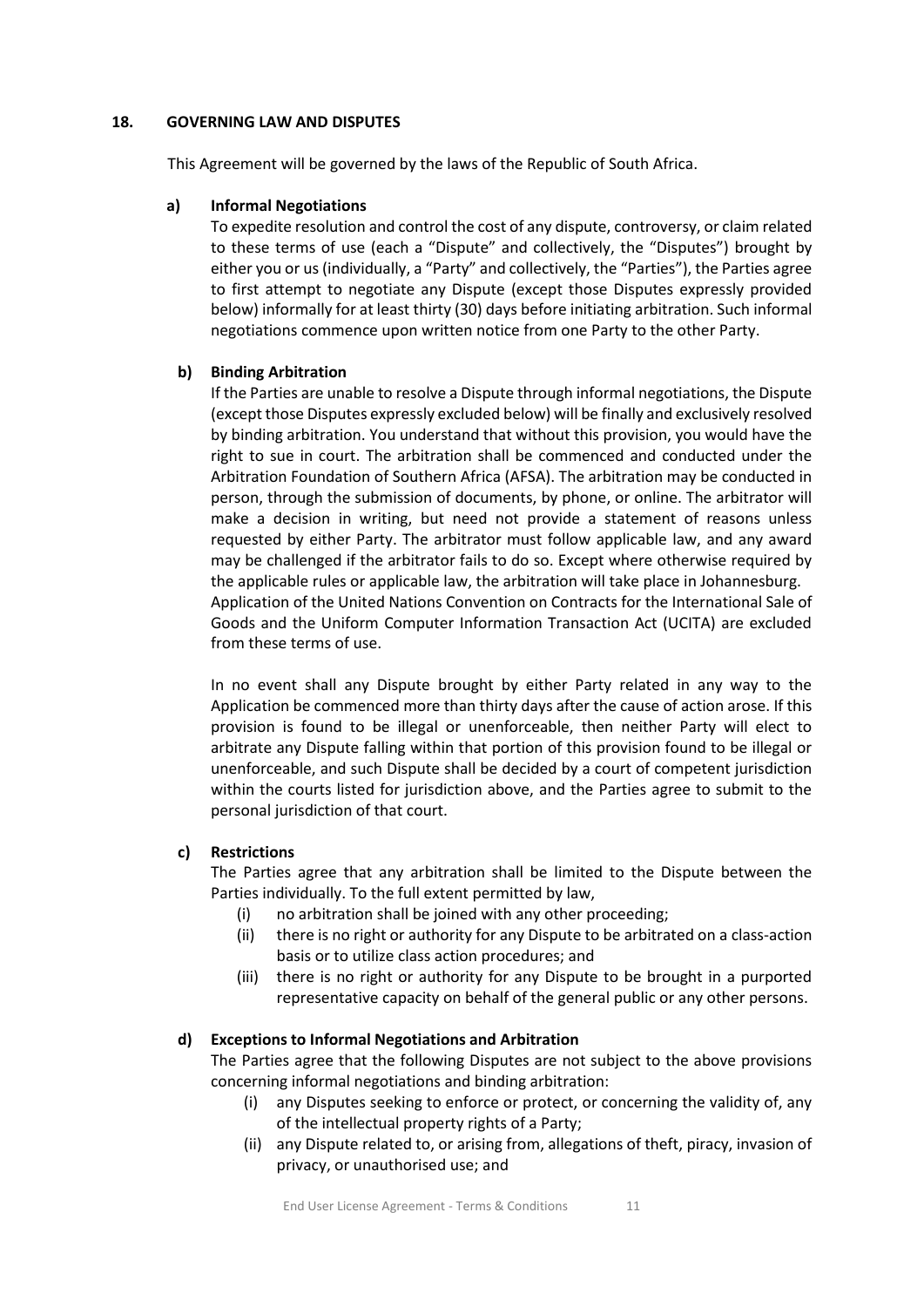(iii) any claim for injunctive/interim relief.

If this provision is found to be illegal or unenforceable, then neither Party will elect to arbitrate any Dispute falling within that portion of this provision found to be illegal or unenforceable, and such Dispute shall be decided by a court of competent jurisdiction within the courts listed for jurisdiction above, and the Parties agree to submit to the personal jurisdiction of that court.

## **19. LIMITATION OF TIME TO FILE CLAIMS**

Any cause of action or claim you may have arising out of or relating to this Agreement or the Application must be commenced within thirty days after the cause of action accrues, otherwise such cause of action or claim is permanently barred.

# **20. ENTIRE AGREEMENT**

This Agreement and our Privacy Policy constitute the entire agreement between you and Your Security Provider with respect to the Application and supersede all prior or contemporaneous understandings and agreements, whether written or oral, with respect to the Application.

## **21. WAIVER**

No failure to exercise, and no delay in exercising, on the part of either party, any right or any power hereunder will operate as a waiver thereof, nor will any single or partial exercise of any right or power hereunder preclude further exercise of that or any other right hereunder. In the event of a conflict between this Agreement and any applicable purchase or other terms, the terms of this Agreement will govern.

## **22. USER DATA**

We or our technical support will maintain certain data that you transmit to the Application or our website for the purpose of managing the performance of the Application, as well as data relating to your use of the Application. Although we perform regular routine backups of data, you are solely responsible for all data that you transmit or that relates to any activity you have undertaken using the Application. You agree that we shall have no liability to you for any loss or corruption of any such data, and you hereby waive any right of action against us arising from any such loss or corruption of such data.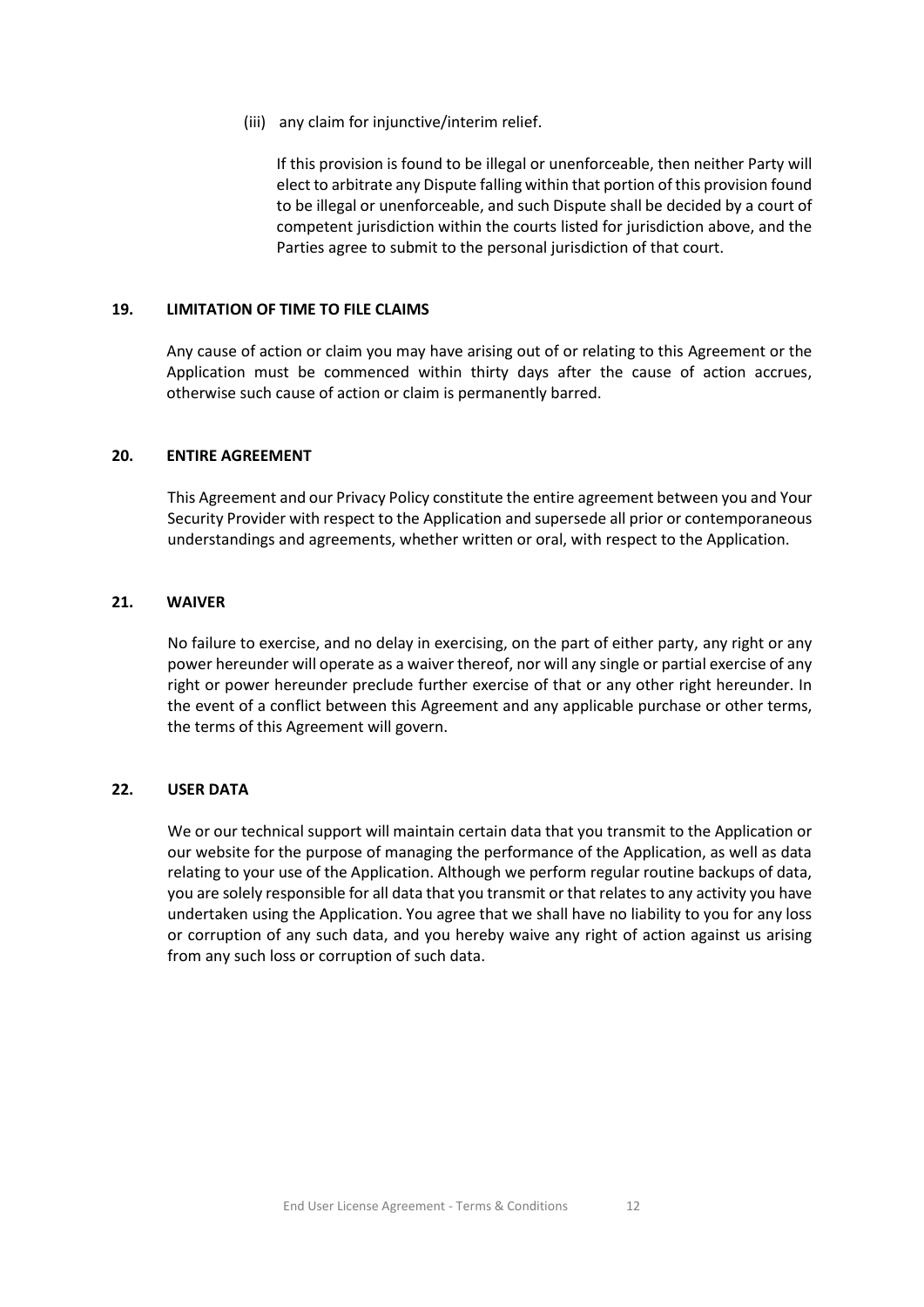#### **23. ELECTRONIC COMMUNICATIONS, TRANSACTIONS AND SIGNATURES**

Visiting our website or using the Application, sending us emails, and completing online forms constitute electronic communications. You consent to receive electronic communications, and you agree that all agreements, notices, disclosures, and other communications we provide to you electronically, via email, satisfy any legal requirement that such communication be in writing. You hereby agree to the use of electronic signatures, contracts, orders, and other records, and to electronic delivery of notices, policies, and records of transactions initiated or completed by us or via the Application.

You hereby waive any rights or requirements under any statutes, regulations, rules, ordinances, or other laws in any jurisdiction which require an original signature or delivery or retention of non-electronic records, or to payments or the granting of credits by any means other than electronic means.

Information that must be provided by Your Security Provider to you in compliance with Section 43 of the Electronic Communications and Transactions Act 25 of 2002 (as amended) is available from Your Security Provider on request. You are advised to regularly check with them in terms of Service for any amendments or updates.

Description of products and/or services offered: Mobile Medical and Security Response App supported by 911 Response24.

Manner of payment for products and/or services offered: Monthly credit card payment. Once off registration per licence with monthly deductions.

In any conflict between the provisions of this agreement and the content of the website, the provisions set out herein shall prevail.

This App is supported and the technology owned by 911 Response24. The following contains further information on Response24 and represents the information that must be provided by Response24 to you in compliance with Section 43 of the Electronic Communications and Transactions Act 25 of 2002 (as amended). You are advised to regularly check this section of the terms of Service for any amendments or updates.

#### **24. NETWORK ACCESS AND DEVICES**

You are responsible for obtaining the data network access necessary to use the Services. Your mobile network's data and messaging rates and fees may apply if you access or use the Services from a wireless-enabled device and you shall be responsible for such rates and fees.

You are responsible for acquiring and updating compatible hardware or devices necessary to access and use the Services and Applications and any updates thereto. Your Security Provider does not guarantee that the Services, or any portion thereof, will function on any particular hardware or devices. In addition, the Services may be subject to malfunctions and delays inherent in the use of the internet and electronic communications.

Every effort is made to ensure that the Application is operational. However, Your Security Provider takes no responsibility for, and will not be liable for, the Application being temporarily unavailable due to technical issues beyond the control of Your Security Provider. Your Security Provider makes no warranty that the User's access to the Application will not be